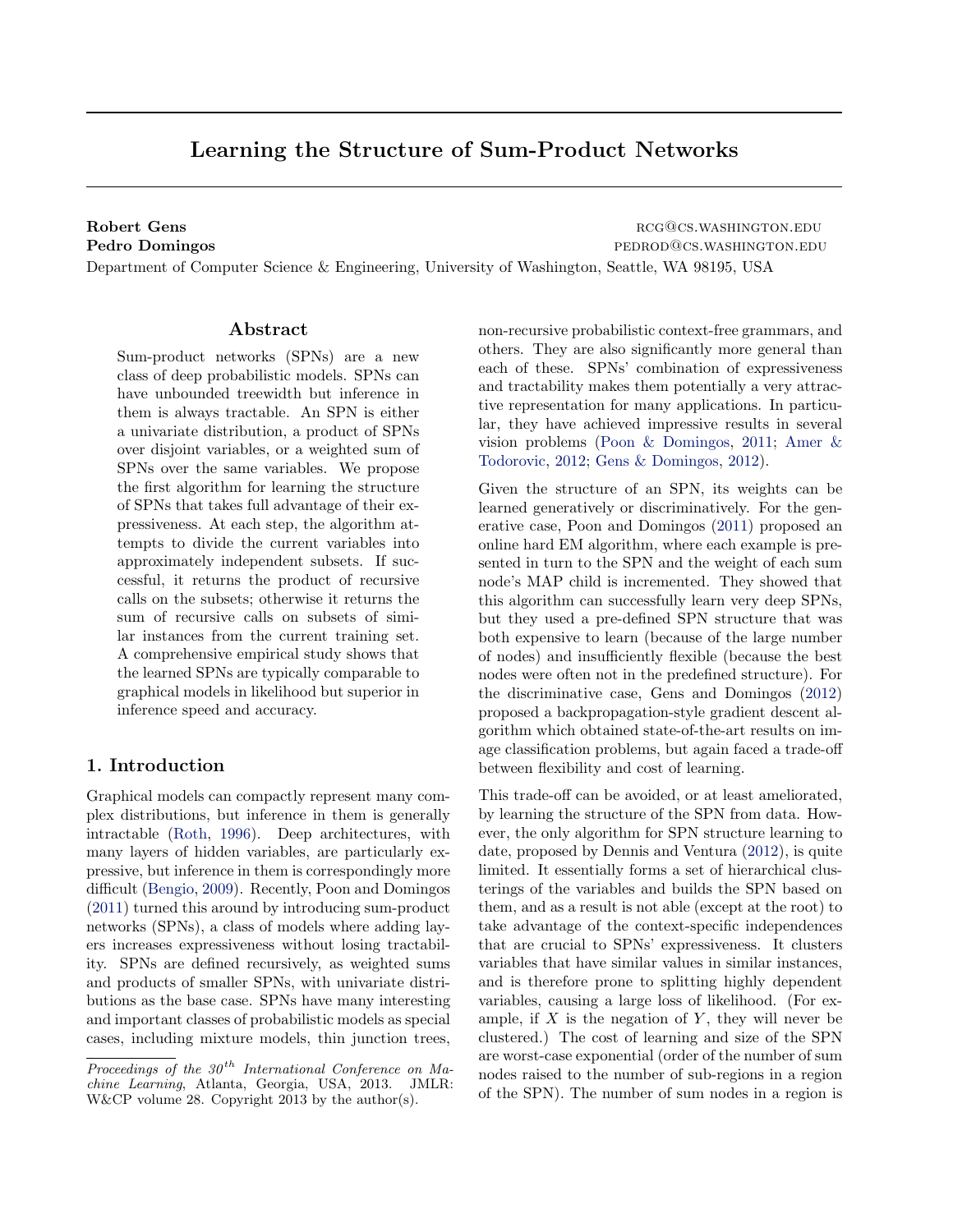a fixed input parameter, and not learnable. Weights are learned as a post-processing step, and cannot be optimized during structure learning. The algorithm is quite complex and ad hoc, with no guarantee of finding even a local optimum of the likelihood, and no sense of how good the output SPN is. It has only been tested on an image completion task.

SPNs are related to multilinear formulas [\(Raz,](#page-6-0) [2004\)](#page-6-0), arithmetic circuits [\(Darwiche,](#page-6-0) [2003\)](#page-6-0), AND-OR graphs [\(Dechter & Mateescu,](#page-6-0) [2007\)](#page-6-0), and other compact representations. Lowd and Domingos [\(2008\)](#page-6-0) and Gogate et al. [\(2010\)](#page-6-0) proposed algorithms for learning tractable models that are related to SPNs but more restricted. Lowd and Domingos' algorithm learns a Bayesian network with context-specific independence using the network's inference cost as the regularization penalty. Gogate et al. learn tractable high-treewidth Markov networks by recursively searching for features that split the remaining variables into approximately independent subsets.

In this paper, we propose the first algorithm for learning the structure of SPNs that does not sacrifice any of their expressiveness. We start by introducing a simplified definition of SPN that incorporates Poon and Domingos' conditions for tractability, avoids the use of indicator functions and network polynomials, and generalizes more easily to continuous variables. Our algorithm takes advantage of it by having a recursive structure that parallels the recursive structure of the definition. It can be viewed as an intimate combination of mixture model EM (for learning sum nodes) and graphical model structure learning (for learning product nodes). We test our algorithm on a large number of datasets from a wide variety of domains. Surprisingly, the learned SPNs typically have comparable likelihoods to unrestricted graphical models learned on the same data. At inference time they dominate in both speed and accuracy.

# 2. Sum-Product Networks

The scope of an SPN is the set of variables that appear in it. A univariate distribution is tractable iff its partition function and its mode can be computed in  $O(1)$ time.

Definition 1 A sum-product network (SPN) is defined as follows.

- 1. A tractable univariate distribution is an SPN.
- 2. A product of SPNs with disjoint scopes is an SPN.
- 3. A weighted sum of SPNs with the same scope is an SPN, provided all weights are positive.
- 4. Nothing else is an SPN.

It would be straightforward to relax Part 2 of this definition to allow for non-decomposable but consistent SPNs, as in Poon and Domingos [\(2011\)](#page-6-0), but there is no advantage in doing it for this paper's purposes.

An SPN can be represented as a rooted directed acyclic graph with univariate distributions as leaves, sums and products as internal nodes, and the edges from a sum node to its children labeled with the corresponding weights. The sub-SPN  $S_i$  rooted at a node i represents a probability distribution over its scope. For simplicity, we focus on the case of SPNs over discrete variables, but the extension to continuous ones is straightforward.

Let  $\mathbf{x} = (x_1, \ldots, x_d) \in \mathcal{X}$  be a state. The unnormalized probability  $S(\mathbf{x})$  of **x** according to the SPN S is the value of S's root when each leaf is set to the probability of the corresponding variable's value in x. The partition function of an SPN is  $Z = \sum_{\mathbf{x} \in \mathcal{X}} S(\mathbf{x})$ . The normalized probability of **x** is  $P(\mathbf{x}) = S(\mathbf{x})/Z$ . It is easily seen that, if the weights at each sum node sum to one and the leaf distributions are normalized, then  $Z = 1$  and  $P(\mathbf{x}) = S(\mathbf{x})$ .

**Theorem 1** The following quantities can be computed in time linear in the number of edges in an SPN.

- 1. The partition function of the SPN.
- 2. The probability of evidence in the SPN.
- 3. The MAP state of the SPN.

Proof. The proof is recursive, starting from the leaves of the SPN. By definition, the partition function of a leaf distribution can be computed in  $O(1)$ time. Let  $Z_i$  be the partition function of node i, and  $Z_{ij}$  the partition functions of its children. Let  $\mathcal{X}_i$  be the set of possible states of i's scope, and similarly for  $\mathcal{X}_{ij}$ . If i is a product node, its partition function is  $Z_i = \sum_{\mathbf{x}_i \in \mathcal{X}_i} S_i(\mathbf{x}_i) =$ <br> $\sum_{\mathbf{x}_i \in \mathcal{X}_i} \cdots \sum_{\mathbf{x}_i \in \mathcal{X}_i} \cdots \cdots S_{i,1}(\mathbf{x}_{i,1}) \cdots S_{ij}(\mathbf{x}_{ij}) \cdots =$  ${\bf x}_{i,1} \in \mathcal{X}_{i,1} \cdots \sum_{\mathbf{x}_{ij} \in \mathcal{X}_{ij}} \ldots \; \; S_{i,1}(\mathbf{x}_{i,1}) \ldots S_{ij}(\mathbf{x}_{ij}) \ldots \; =$  $\prod_j \sum_{\mathbf{x}_{ij} \in \mathcal{X}_{ij}} S_{ij}(\mathbf{x}_{ij}) = \prod_j Z_{ij}$ . If *i* is a sum node, its partition function is  $Z_i = \sum_{\mathbf{x}_i \in \mathcal{X}_i} S_i(\mathbf{x}_i) =$ <br> $\sum_{\mathbf{x}_i \in \mathcal{X}_i} \sum_i w_{ij} S_{ij}(\mathbf{x}_i) = \sum_i \sum_{\mathbf{x}_i \in \mathcal{X}_i} w_{ij} S_{ij}(\mathbf{x}_i) =$  $\sum_{\mathbf{x}_i \in \mathcal{X}_i} \sum_j w_{ij} S_{ij}(\mathbf{x}_i) = \sum_j \sum_{\mathbf{x}_i \in \mathcal{X}_i} w_{ij} S_{ij}(\mathbf{x}_i) =$ <br> $\sum_i w_{ij} \sum_{\mathbf{x}_i \in \mathcal{X}_i} S_{ij}(\mathbf{x}_i) = \sum_i w_{ij} Z_{ij}$ , where  $w_{ij}$  is  $\sum_j w_{ij} \sum_{x_{ij} \in \mathcal{X}_{ij}} S_{ij}(\mathbf{x}_{ij}) = \sum_j w_{ij} Z_{ij}$ , where  $w_{ij}$  is the weight of the ith child. Therefore the partition function of a node can be computed in time linear in its number of children, and the partition function of the root can be computed in time linear in the number of edges in the SPN.

The probability of evidence in an SPN S is just the ratio of the partition functions of  $S'$  and  $S$ , where  $S'$ is an SPN obtained from S by replacing the univariate distributions over the evidence variables by delta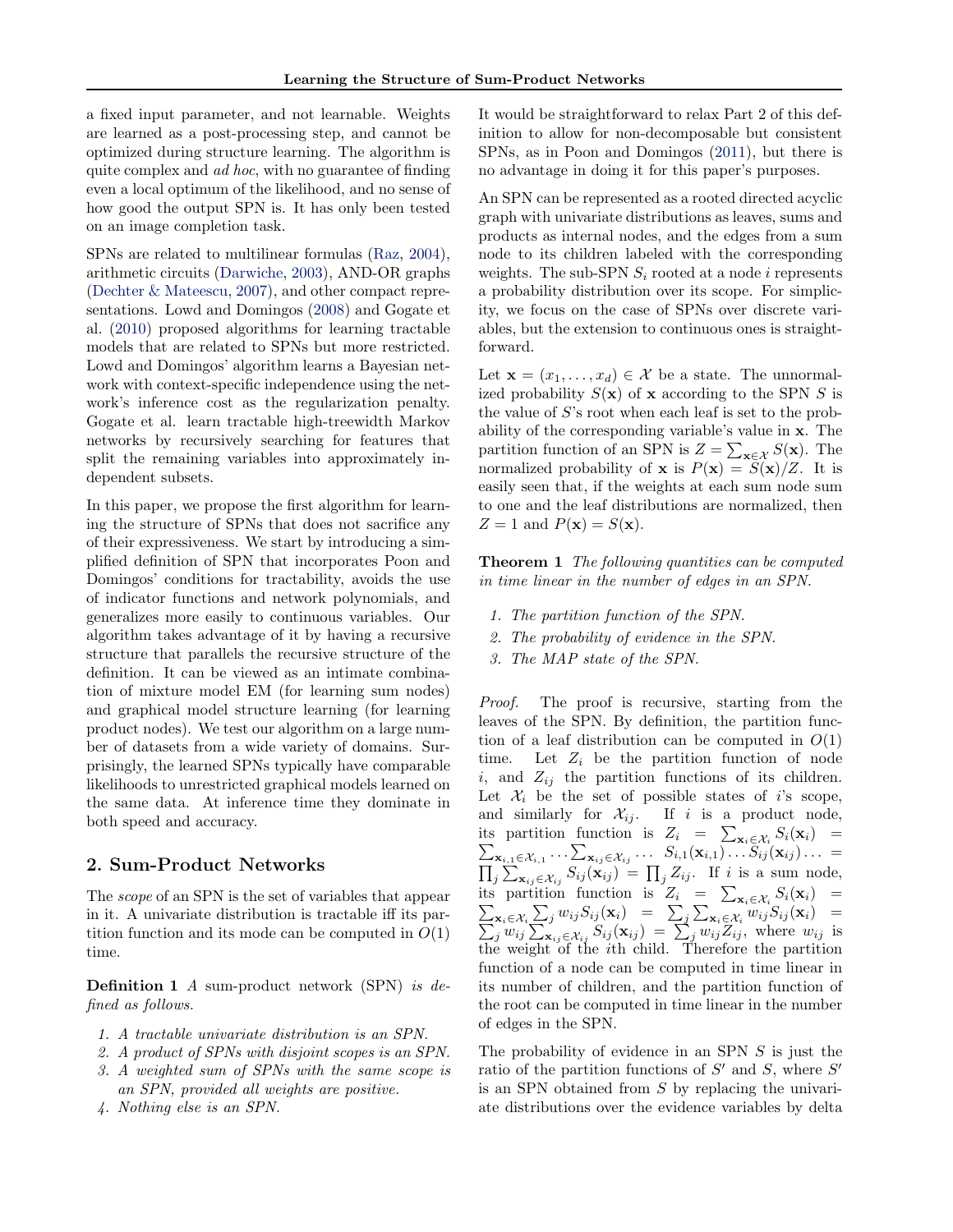

Figure 1. A recursive algorithm for learning SPNs.

functions centered on the evidence values. Therefore it can also be computed in linear time.

The (or an) MAP state of an SPN can be computed as follows: (1) replace sum nodes with max nodes; (2) evaluate the SPN from the leaves to the root in a manner identical to computing the partition function; (3) starting from the root and following all children of each product node, for each sum node  $S_i$  choose the (or a) child with highest value of  $w_{ij}M_{ij}$ , where  $M_{ij}$  is the child's value computed in the previous step; (4) at each leaf node, choose the (or a) mode of the corresponding distribution. The total number of operations is thus also linear in the size of the SPN.  $\square$ 

# 3. Structure Learning

The method we propose for learning SPN structure is summarized in Algorithm 1 and illustrated in Figure 1. LearnSPN inputs an i.i.d. sample of a vector-valued variable, in the form of a matrix of instances by variables. If the vector is of unit length, LearnSPN returns the corresponding univariate distribution, with MAP estimates of the parameters. For example, for discrete variables the distribution may be a multinomial with Dirichlet prior, and for continuous ones it may be a normal with normal-Wishart prior. If the vector is of length greater than one, LearnSPN recurses on submatrices with either fewer rows or fewer columns. If it is able to split the variables into mutually independent subsets, it recurses on those, and returns the product of the resulting SPNs. Otherwise, it clusters the instances into similar subsets, recurses on those, and returns the weighted sum of the resulting SPNs. The weight of an SPN is the fraction of instances in the corresponding subset; it can also be smoothed using a Dirichlet prior.

| Algorithm 1 LearnSPN $(T, V)$                                   |
|-----------------------------------------------------------------|
| <b>input:</b> set of instances $T$ and set of variables $V$     |
| <b>output:</b> an SPN representing a distribution               |
| over $V$ learned from $T$                                       |
| if $ V =1$ then                                                 |
| <b>return</b> univariate distribution estimated                 |
| from the variable's values in $T$                               |
| else                                                            |
| partition $V$ into approximately independent                    |
| subsets $V_i$                                                   |
| <b>if</b> success then                                          |
| return $\prod_i$ LearnSPN $(T, V_j)$                            |
| else                                                            |
| partition T into subsets of similar instances $T_i$             |
| return $\sum_i \frac{ T_i }{ T } \cdot \text{LearnSPN}(T_i, V)$ |
| end if                                                          |
| end if                                                          |
|                                                                 |

If there are no detectable dependencies among the variables, LearnSPN returns a fully factorized distribution. At the other extreme, if LearnSPN always fails to find independent subsets of variables until  $|T| = 1$  (at which point all variables are independent), it returns a kernel density estimate of the distribution [\(Parzen,](#page-6-0) [1962\)](#page-6-0). More typically, if  $|T| \gg |V|$  LearnSPN will likely split on subsets of instances, and if  $|V| \gg |T|$ it will likely split on subsets of variables. Crucially, LearnSPN can choose different variable splits for different sets of instances, resulting in tractable models with few or no conditional independences.

LearnSPN is an algorithm schema rather than a single algorithm. It can incorporate a variety of methods for splitting variables and instances into subsets. In particular, instances can be clustered using the EM algorithm [\(Dempster et al.,](#page-6-0) [1977\)](#page-6-0), and this is the method we will use in the rest of this paper. At each splitting step, we assume a naive Bayes mixture model, where all variables are independent conditioned on the cluster:  $P(V) = \sum_i P(C_i) \prod_j P(X_j|C_i)$ , where  $C_i$  is the ith cluster and  $X_j$  is the j<sup>th</sup> variable. For soft EM, where instances can be fractionally assigned to clusters, T needs to be extended with a weight for each instance, and each instance is passed to each cluster it has nonzero weight in. However, this is considerably less efficient than hard EM, where each instance is wholly assigned to its most probable cluster, and we will use the latter method. In either case, the learned SPN weights are now the mixing proportions  $P(C_i)$ . We use online EM with restarts, which automatically determines the number of clusters by assigning each new instance to its most likely cluster, possibly a new one. Overfitting is avoided via an exponential prior on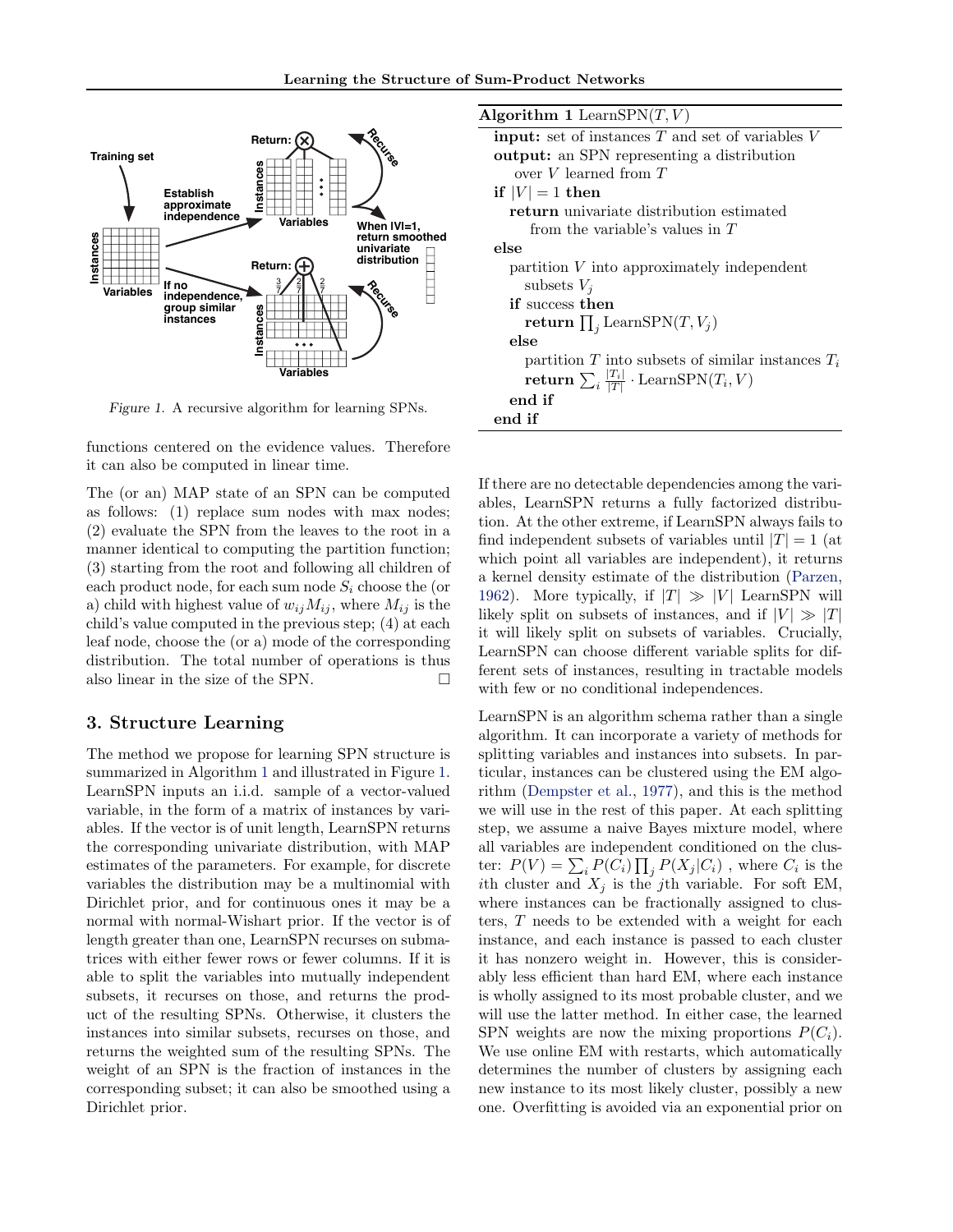the number of clusters.

Under this scheme, we can see that at each instance splitting step LearnSPN $(T, V)$  locally maximizes the posterior probability of the sub-SPN over  $(T, V)$ . The mixture model's posterior is also a lower bound on the posterior of the SPN that LearnSPN will ultimately return for  $(T, V)$ , since the posterior can only increase when the recursive calls attempt to model dependencies between variables within each cluster.

An alternative to clustering instances is to split them according to the value of a specific variable or subset of variables. The best variables to split on can be chosen using a mutual information criterion. This results in an algorithm similar to Gogate et al.'s [\(2010\)](#page-6-0) and with some of the flavor of learning graphical models with context-specific independence.

Variable splits can also be found in a number of ways. Since mutual information is a submodular function, Queyranne's algorithm can be used to find in cubic time a split of the variables into two subsets with minimum empirical mutual information [\(Queyranne,](#page-6-0) [1998;](#page-6-0) [Chechetka & Guestrin,](#page-6-0) [2008\)](#page-6-0). However, we have found this to be too slow in practice. Alternatively, we can consider only pairwise dependencies. In this case, we can apply an independence test to each pair of variables, form a graph with an edge between each pair of variables found to be dependent, and recurse on each connected component. If the graph has only one connected component, the variable split fails, and Learn-SPN proceeds to form an instance split.

Let an independence oracle be an independence test that declares two variables  $X_1$  and  $X_2$  to be independent iff all subsets of variables  $V_1 \ni X_1$  and  $V_2 \ni X_2$ are independent. Using such an oracle, factorizing the sub-SPN into the connected components found causes no loss of likelihood. Let a granularity sequence be a choice of the number of clusters at each step of LearnSPN, and assume LearnSPN uses soft EM for instance clustering and maximum likelihood estimates for univariate distributions. Then LearnSPN returns a locally optimal SPN, in the sense that no higherlikelihood SPN can be reached from it by a local repartition of variables or instances. This can be summarized in the following proposition.

Proposition 1 Given a granularity sequence, Learn-SPN with an independence oracle for variable splitting and EM for instance clustering returns a locally maximum likelihood SPN.

### 4. Experiments

We evaluated LearnSPN on twenty real-world datasets and compared with popular graphical model structure learning algorithms. This is a much greater number of datasets than is typical in empirical evaluations of graphical model structure learning. The diverse set of domains includes click-through logs, plant habitats, nucleic acid sequences, collaborative filtering, and many others. The number of variables in a dataset ranges from 16 to 1556, and the number of instances varies from 2k to 388k.

We used the WinMine toolkit [\(Chickering,](#page-6-0) [2002\)](#page-6-0) to learn Bayesian network structure. WinMine allows context-specific independence in the form of a decision tree at each node [\(Chickering et al.,](#page-6-0) [1997\)](#page-6-0), and is the most sophisticated graphical model structure learning package available. For Markov network structure learning, we ran algorithms by Della Pietra et al. [\(1997\)](#page-6-0) and Ravikumar et al. [\(2010\)](#page-6-0). The Della Pietra et al. algorithm is the canonical Markov network structure learner. Ravikumar et al. learns structure by inducing sparsity in a large set of weights with an L1 penalty.

The dimensions of the datasets are detailed in Table [1.](#page-4-0) We used discrete datasets because the three comparison systems do not support continuous variables. Thirteen of the datasets were processed by Lowd and Davis [\(2010\)](#page-6-0); seven were assembled by Van Haaren and Davis [\(2012\)](#page-6-0). We used the authors' trainvalidation-test splits, where most datasets reserve 10% of instances for validation and 15% for testing.

### 4.1. Learning

To cluster instances, we used hard incremental EM [\(Neal & Hinton,](#page-6-0) [1998\)](#page-6-0) over a naive Bayes mixture model with the exponential prior  $P(S) \propto e^{-\lambda C|V|}$ , where C is the number of clusters and  $\lambda$  is the cluster penalty. We ran ten restarts through the subset of instances T four times in random order. We estimated  $P(X_i | C_i)$  with Laplace smoothing, adding 0.1 to each count.

For variable splits, we used a G-test of pairwise independence:  $G(x_1, x_2) = 2\sum_{x_1}$ P  $\sum_{x_2} c(x_1, x_2) \cdot \log \frac{c(x_1, x_2) \cdot |T|}{c(x_1)c(x_2)},$ where the summations range over the values of each variable and  $c(\cdot)$  counts the occurrences of a setting of a variable pair or singleton [\(Woolf,](#page-6-0) [1957\)](#page-6-0). For each dataset, the cluster penalty  $\lambda$  and G-test significance  $p$  were chosen based on validation set performance<sup>[1](#page-0-0)</sup>.

<sup>&</sup>lt;sup>1</sup>Grid search:  $\lambda \in \{0.2, 0.4, 0.6, 0.8\}$  and  $p \in \{0.0015,$ 0.0001}.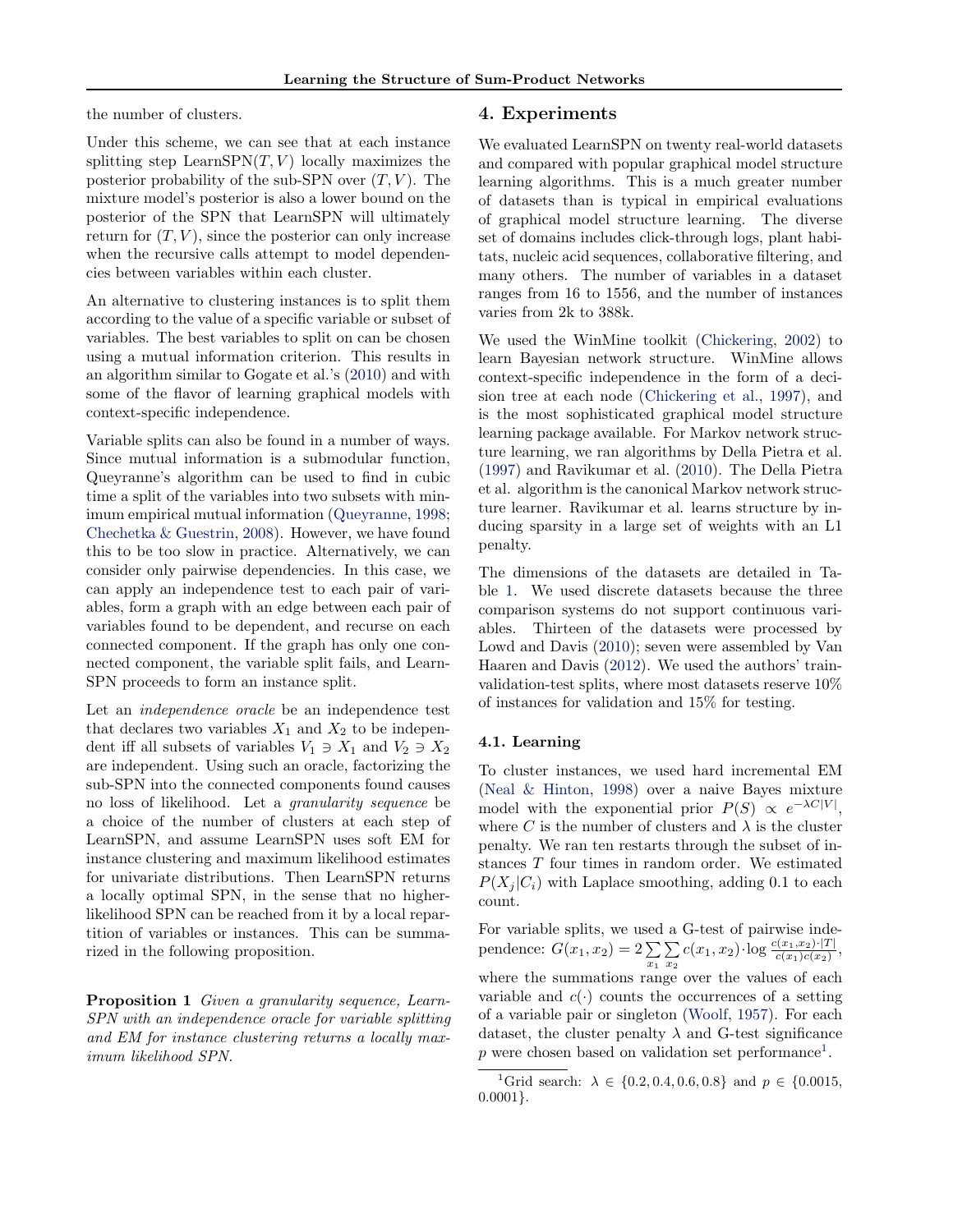Table 1. Dataset statistics.

Table 2. Structure learning summary.

<span id="page-4-0"></span>

| Data set     | V    | Train  | Valid. | <b>Test</b> | Density | Γ |
|--------------|------|--------|--------|-------------|---------|---|
| <b>NLTCS</b> | 16   | 16181  | 2157   | 3236        | 0.332   | Þ |
| MSNBC        | 17   | 291326 | 38843  | 58265       | 0.166   | N |
| KDDCup 2k    | 65   | 180092 | 19907  | 34955       | 0.008   | F |
| Plants       | 69   | 17412  | 2321   | 3482        | 0.180   | F |
| Audio        | 100  | 15000  | 2000   | 3000        | 0.199   | A |
| Jester       | 100  | 9000   | 1000   | 4116        | 0.608   | J |
| Netflix      | 100  | 15000  | 2000   | 3000        | 0.541   | Þ |
| Accidents    | 111  | 12758  | 1700   | 2551        | 0.291   | A |
| Retail       | 135  | 22041  | 2938   | 4408        | 0.024   | F |
| Pumsb-star   | 163  | 12262  | 1635   | 2452        | 0.270   | F |
| DNA.         | 180  | 1600   | 400    | 1186        | 0.253   | Γ |
| Kosarak      | 190  | 33375  | 4450   | 6675        | 0.020   | F |
| MSWeb        | 294  | 29441  | 3270   | 5000        | 0.010   | N |
| Book         | 500  | 8700   | 1159   | 1739        | 0.016   | F |
| EachMovie    | 500  | 4524   | 1002   | 591         | 0.059   | F |
| WebKB        | 839  | 2803   | 558    | 838         | 0.064   | V |
| Reuters-52   | 889  | 6532   | 1028   | 1540        | 0.036   | F |
| 20 Newsgrp.  | 910  | 11293  | 3764   | 3764        | 0.049   | 2 |
| BBC          | 1058 | 1670   | 225    | 330         | 0.078   | F |
| Αd           | 1556 | 2461   | 327    | 491         | 0.008   | A |

SPN | WinMine || SPN || DP || L1 Data set  $\parallel$  LL  $\parallel$  LL  $\parallel$  PLL PLL PLL NLTCS  $|| -6.110 || -6.025 || -5.235 || -4.941 || -4.950$ MSNBC  $|| -6.113 || -6.041 || -4.378 || -5.133 || -6.060$  $\text{KDDCup } 2 \text{k} \parallel -2.182 \mid -2.189 \parallel -2.084 \mid -2.065 \mid -2.067 \mid$ Plants  $\parallel$  -12.977  $\parallel$  -12.647  $\parallel$  -9.696  $\parallel$  -9.636  $\parallel$  -9.405 Audio  $\parallel$  -40.503  $\parallel$  -40.501  $\parallel$  -38.604  $\parallel$  -38.560  $\mid$  -**36.210** Fester  $\parallel$  -75.989 | -51.072 || -74.176 | -50.258 | -46.610 Netflix  $\parallel$  -57.328  $\mid$  -**57.025**  $\parallel$  -55.484  $\mid$  -56.419  $\mid$  **-51.067**  $\text{Accidents} \quad \parallel \text{ -30.038 } \mid \text{ -26.320 } \parallel \text{ -19.379 } \mid \text{ -26.766 } \mid \textbf{-12.446}$ Retail || -11.043 || -10.874 || -10.590 || -10.342 || -10.326  $\rm{Pumsb-star} \parallel -24.781 \mid -21.721 \parallel \mid -14.567 \mid -23.665 \mid -9.653 \mid$ DNA  $\parallel$  -82.523  $\mid$  -80.646  $\parallel$  -63.431  $\mid$  -96.696  $\mid$  -58.558  $\text{MSWeb} \begin{array}{|c|c|c|c|c|c|} \hline -10.989 & -10.834 & -9.920 & -10.579 & -9.926 \ \hline -10.252 & \textbf{ -9.697} & & -8.917 & -8.947 & -8.728 \ \hline \end{array}$  $-10.252$   $-9.697$   $-8.917$   $-8.947$ Book -35.886 -36.411 -34.153 -38.444 -36.346 EachMovie  $\parallel$  -52.485  $-54.368$   $\parallel$  -49.686 -64.808 -50.496 WebKB ||-158.204 || -157.433 || -151.678 | -174.448 | -146.957 Reuters-52 || -85.067| -87.555|| -79.772|-104.173| -79.834 20 Newsgrp.  $\parallel$  -155.925  $\parallel$  -158.948  $\parallel$  -151.887  $\mid$  -171.056  $\mid$  -148.316 BBC  $\parallel$  -250.687  $\parallel$  -257.861  $\parallel$  **-245.340**  $\mid$  -272.916  $\mid$  -260.311  $\rm{Ad} \qquad \quad \parallel \text{ -19.733} \mid \text{ -18.349} \parallel \text{ -11.326} \mid \text{ -50.008} \mid \text{ -6.628}$ 

We compared with Bayesian networks learned by the WinMine toolkit on test set log-likelihood (LL). We chose WinMine's per-parameter penalty  $\kappa$  according to validation set likelihood.

Since computing likelihood is intractable for the learned Markov networks, we instead compared test set pseudo-log-likelihood (PLL). This comparison greatly favors the Markov networks since they are trained to optimize PLL, and PLL is known to be a poor surrogate for likelihood. The methods of Della Pietra et al. [\(1997\)](#page-6-0) and Ravikumar et al. [\(2010\)](#page-6-0) are denoted as DP and L1, respectively. For DP, structure was learned using the open source code of Davis and Domingos [\(2010\)](#page-6-0). L1 structure was learned using the OWL-QN package [\(Andrew & Gao,](#page-6-0) [2007\)](#page-6-0) for L1 logistic regression. Weights were learned by optimizing PLL with the limited-memory BFGS algorithm. Markov networks with learned structure and weights were provided by Van Haaren and Davis [\(2012\)](#page-6-0).

Table 2 shows the log-likelihood and pseudo-loglikelihood of learned methods. In all tables, bold indicates  $p=0.05$  significance on a paired t-test. For a majority of datasets, the SPN's likelihood is not significantly different from WinMine's likelihood. SPN PLL is also comparable to DP and L1 on more than half of the datasets, even though those systems have the advantage of directly optimizing it. Presumably, if the Markov networks' likelihoods could be measured, they would be systematically worse than the SPNs'.

LearnSPN's learning times ranged from 4m to 12h,

WinMine's from 1s to 10m, DP's from 16m to 24h, and L1's from 9s to 6h. The current implementation of LearnSPN could be made faster in a number of ways, such as reusing counts, as is done in WinMine.

#### 4.2. Inference

High likelihood is not very useful if approximate inference hurts accuracy at query time. In this section we test the speed and accuracy of the learned models at query time, where the goal is to infer the probability of a subset of the variables (the query) given the values of another (the evidence).

We generated queries from the test set of each dataset, varying the fraction of randomly selected query and evidence variables. For each proportion of query and evidence variables (e.g., 10% query, 30% evidence), a thousand instances were randomly selected from the test set. For each selected test instance, a query  $P(\mathbf{Q}=\mathbf{q}|\mathbf{E}=\mathbf{e})$  was created by randomly choosing the appropriate fraction of variables and assigning their values. We report the average conditional log-likelihood (CLL) of the queries given the evidence, which approximates the KL-divergence between the inferred probabilities and the true ones, sampling from the test set. We normalize the CLL by the number of query variables to facilitate comparison among datasets and query proportions.

The SPN performs exact inference in time linear in the number of edges. Since exact inference is intractable for the learned graphical models on these domains,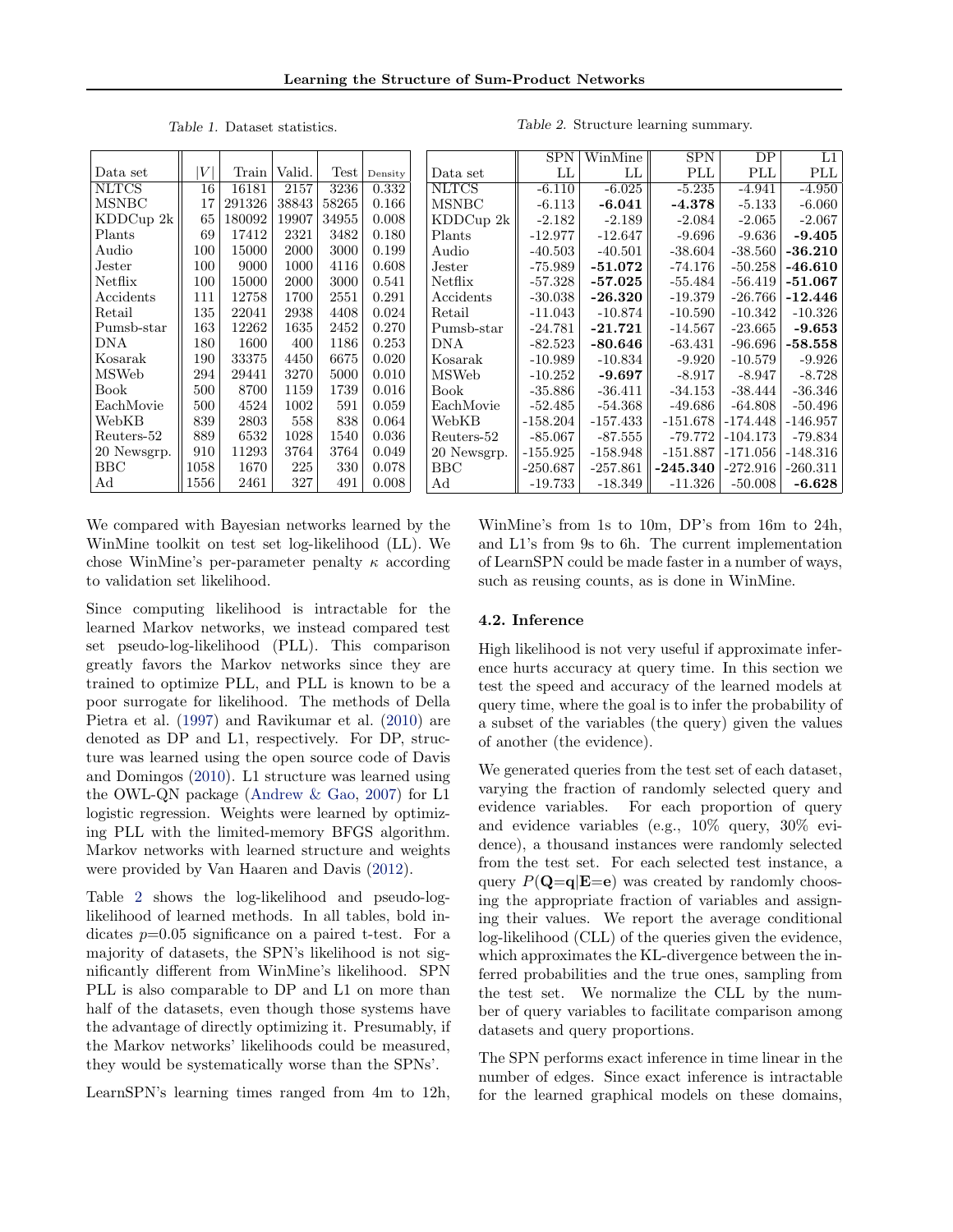|                |            | $10\%$ Query, $30\%$ Evidence |                        |             |            | 50% Query, 30% Evidence |          |          |  |
|----------------|------------|-------------------------------|------------------------|-------------|------------|-------------------------|----------|----------|--|
| Data           | <b>SPN</b> | WinMine                       | $\overline{\text{DP}}$ | $_{\rm L1}$ | <b>SPN</b> | WinMine                 | DP       | L1       |  |
| <b>NLTCS</b>   | $-0.232$   | $-0.232$                      | $-0.231$               | $-0.231$    | $-0.371$   | $-0.373$                | $-0.374$ | $-0.375$ |  |
| <b>MSNBC</b>   | $-0.236$   | $-0.234$                      | $-0.237$               | $-0.237$    | $-0.337$   | $-0.338$                | $-0.341$ | $-0.348$ |  |
| $KDDC$ up $2k$ | $-0.030$   | $-0.030$                      | $-0.033$               | $-0.089$    | $-0.032$   | $-0.036$                | $-0.038$ | $-0.077$ |  |
| Plants         | $-0.159$   | $-0.158$                      | $-0.178$               | $-0.174$    | $-0.161$   | $-0.226$                | $-0.252$ | $-0.246$ |  |
| Audio          | $-0.394$   | $-0.401$                      | $-0.417$               | $-0.397$    | $-0.390$   | $-0.780$                | $-0.808$ | $-0.773$ |  |
| Jester         | $-0.722$   | $-0.638$                      | $-0.550$               | $-0.110$    | $-0.727$   | $-0.910$                | $-0.910$ | $-0.095$ |  |
| Netflix        | $-0.573$   | $-0.588$                      | $-0.612$               | $-0.569$    | $-0.566$   | $-0.910$                | $-0.910$ | $-0.909$ |  |
| Accidents      | $-0.300$   | $-0.526$                      | $-0.377$               | $-0.564$    | $-0.245$   | $-0.790$                | $-0.837$ | $-0.805$ |  |
| Retail         | $-0.075$   | $-0.076$                      | $-0.077$               | $-0.638$    | $-0.078$   | $-0.130$                | $-0.128$ | $-0.496$ |  |
| Pumsb-star     | $-0.151$   | $-0.364$                      | $-0.443$               | $-0.480$    | $-0.125$   | $-0.553$                | $-0.804$ | $-0.648$ |  |
| DNA            | -0.486     | $-0.675$                      | $-0.791$               | $-0.702$    | -0.444     | $-0.820$                | $-0.820$ | $-0.820$ |  |
| Kosarak        | $-0.055$   | $-0.057$                      | $-0.067$               | $-0.424$    | $-0.053$   | $-0.111$                | $-0.108$ | $-0.297$ |  |
| <b>MSWeb</b>   | $-0.036$   | $-0.038$                      | $-0.039$               | $-0.040$    | $-0.033$   | $-0.079$                | $-0.082$ | $-0.080$ |  |
| Book           | $-0.068$   | $-0.099$                      | $-0.105$               | $-0.101$    | $-0.066$   | $-0.295$                | $-0.344$ | $-0.307$ |  |
| EachMovie      | $-0.100$   | $-0.191$                      | $-0.228$               | $-0.203$    | $-0.101$   | $-0.439$                | $-0.704$ | $-0.481$ |  |
| WebKB          | $-0.182$   | $-0.504$                      | $-0.578$               | $-0.518$    | $-0.184$   | $-0.708$                | $-0.723$ | $-0.723$ |  |
| Reuters-52     | $-0.091$   | $-0.258$                      | $-0.307$               | $-0.566$    | $-0.090$   | $-0.604$                | $-0.722$ | $-0.656$ |  |
| 20 Newsgrp.    | $-0.166$   | $-0.498$                      | $-0.532$               | $-0.603$    | $-0.167$   | $-0.715$                | $-0.722$ | $-0.719$ |  |
| BBC            | $-0.238$   | $-0.770$                      | $-0.789$               | $-0.793$    | $-0.233$   | $-0.718$                | $-0.718$ | $-0.718$ |  |
| Ad             | $-0.010$   | $-0.294$                      | $-0.126$               | $-0.158$    | $-0.009$   | $-0.652$                | $-0.518$ | $-0.428$ |  |
| Time           | 24         | 1621                          | 2397                   | 5003        | 23         | 1629                    | 2386     | 4858     |  |

Table 3. Average conditional log-likelihood normalized by number of query variables for two proportions of query and evidence. The last line shows the average time per query (ms/query).

we used Gibbs sampling as implemented by the open source Libra package [\(Lowd\)](#page-6-0). We used the Libra default of 1000 samples with 100 iterations of burn-in.

As detailed in Table 3, SPNs are two orders of magnitude faster and significantly more accurate. We also ran Gibbs sampling with more chains and iterations; even when we allowed Gibbs sampling a factor of 10 or 100 more time, it did not close the gap in accuracy.

In Figure [5,](#page-6-0) for each of several representative datasets we plot graphs of normalized CLL where the fraction of query or evidence variables is varied. When query proportion is varied, evidence is fixed at 30%, and viceversa. The learned SPNs have much higher CLL, a disparity that becomes more pronounced with longer queries and larger datasets.

To be sure that the difference between SPNs and the other methods was not just due to Gibbs sampling, we also tried using loopy belief propagation (BP). This only computes single-variable marginals, so we measured the conditional marginal loglikelihood (CMLL) instead of CLL:  $CMLL(\mathbf{X}=\mathbf{x}|\mathbf{e})=$  $\sum_{x_i\in\mathbf{Q}}\log P(X_i=x_i|\mathbf{e}),$  where **Q** is the set of query variables and e is the set of evidence variable values. We ran the same set of inference tasks as detailed above for the ten variable proportions presented in the graphs, running loopy BP[2](#page-0-0) for the Bayesian and Markov networks and measuring CMLL for all models. Averaged across the ten proportions, SPNs achieved higher CMLL than WinMine on 11 datasets, 17 compared with DP, and 16 compared with L1. This is remarkable, considering that the PLL training of Markov networks naturally pairs with testing CMLL.

Overall, these experiments show that learning SPNs is a very attractive alternative to learning graphical models. In learning accuracy, SPNs were comparable to Bayesian networks on most data sets, and comparable to or better than Markov networks. For inference accuracy and speed, SPNs are clearly the representation of choice. Further, inference in SPNs does not involve tuning settings or diagnosing convergence as with MCMC or BP, and an SPN predictably takes the same amount of time to compute any query.

# 5. Conclusion

Sum-product networks (SPNs) compactly represent all marginals of a distribution, in contrast to graphical models, which compactly represent only the probabilities of complete states. As a result, inference in SPNs is always tractable. In this paper, we proposed a simple schema for learning SPN structure from data. Our algorithm recursively splits an SPN into a product of SPNs over independent sets of variables, if they can be found, or into a sum of SPNs learned from subsets of the instances, otherwise. In experiments on a large number of datasets, the SPNs obtained were

 $2$ We used Libra with its default of 50 maximum iterations and convergence threshold of 0.0001.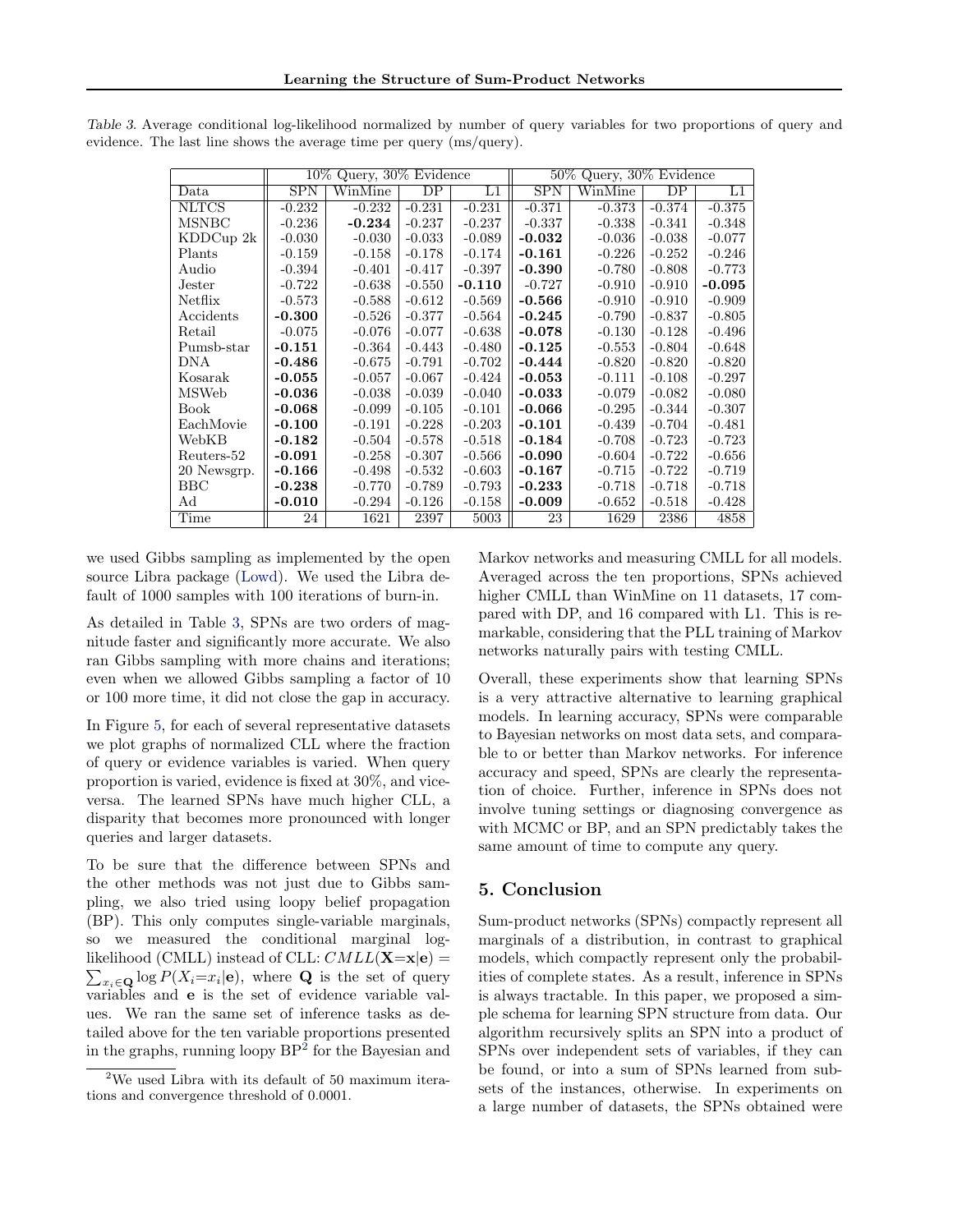<span id="page-6-0"></span>typically comparable in likelihood to graphical models, but inference in them was much faster, and also more accurate.

Directions for future work include large-scale applications of SPNs, further algorithms for SPN structure and weight learning, SPNs with multivariate leaf distributions, approximating intractable distributions with SPNs, relational SPNs, and parallelizing SPN learning and inference.

Code and supplemental results are available at http://spn.cs.washington.edu/learnspn/.

# Acknowledgments

The authors are grateful to Xu Miao and Scott Aaronson for helpful discussions as well as Daniel Lowd and Jesse Davis for their data. This research was partly funded by ARO grant W911NF-08-1-0242, AFRL contracts FA8750- 09-C-0181 and FA8750-13-2-0019, NSF grant IIS-0803481, and ONR grant N00014-12-1-0312. The views and conclusions contained in this document are those of the authors and should not be interpreted as necessarily representing the official policies, either expressed or implied, of ARO, AFRL, NSF, ONR, or the United States Government.

# References

- Amer, M. R. and Todorovic, S. Sum-product networks for modeling activities with stochastic structure. In CVPR, 2012.
- Andrew, G. and Gao, J. Scalable training of L1 regularized log-linear models. In ICML 24, 2007.
- Bengio, Y. Learning deep architectures for AI. Foundations and Trends in Machine Learning, 2:1–127, 2009.
- Chechetka, A. and Guestrin, C. Efficient principled learning of thin junction trees. In NIPS 20, 2008.
- Chickering, D. M. The WinMine Toolkit. Microsoft, Redmond, WA MSR-TR-2002-103, 2002.
- Chickering, D. M., Heckerman, D., and Meek, C. A Bayesian approach to learning Bayesian networks with local structure. In UAI 13, 1997.
- Darwiche, A. A differential approach to inference in Bayesian networks. JACM, 50:280–305, 2003.
- Davis, J. and Domingos, P. Bottom-up learning of Markov network structure. In *ICML 27*, 2010.
- Dechter, R. and Mateescu, R. AND/OR search spaces for graphical models. AIJ, 171:73–106, 2007.
- Della Pietra, S., Della Pietra, V., and Lafferty, J. Inducing features of random fields. PAMI, 19:380–392, 1997.
- Dempster, A. P., Laird, N. M., and Rubin, D. B. Maximum likelihood from incomplete data via the EM algorithm. Journal of the Royal Statistical Society, Series B, 39:1–38, 1977.
- Dennis, A. and Ventura, D. Learning the architecture of sum-product networks using clustering on variables. In NIPS 25, 2012.
- Gens, R. and Domingos, P. Discriminative learning of sum-product networks. In NIPS 25, 2012.
- Gogate, V., Webb, W., and Domingos, P. Learning efficient Markov networks. In NIPS 23, 2010.
- Lowd, D. The Libra Toolkit. URL [http://libra.](http://libra.cs.uoregon.edu/) [cs.uoregon.edu/](http://libra.cs.uoregon.edu/). Version 0.5.0, 2012.
- Lowd, D. and Davis, J. Learning Markov network structure with decision trees. In ICDM 10, 2010.
- Lowd, D. and Domingos, P. Learning arithmetic circuits. In UAI 24, 2008.
- Neal, R.M. and Hinton, G.E. A view of the EM algorithm that justifies incremental, sparse, and other variants. NATO ASI SERIES D: Behavioural and Social Sciences, 89:355–370, 1998.
- Parzen, E. On estimation of a probability density function and mode. The Annals of Mathematical Statistics, 33(3):1065–1076, 1962.
- Poon, H. and Domingos, P. Sum-product networks: A new deep architecture. In UAI 27, 2011.
- Queyranne, M. Minimizing symmetric submodular functions. Math. Programming, 82(1):3–12, 1998.
- Ravikumar, P., Wainwright, M. J., and Lafferty, J. D. High-dimensional ising model selection using L1 regularized logistic regression. The Annals of Statistics, 38(3):1287–1319, 2010.
- Raz, R. Multi-linear formulas for permanent and determinant are of super-polynomial size. In STOC 36, 2004.
- Roth, D. On the hardness of approximate reasoning. AIJ, 82:273–302, 1996.
- Van Haaren, J. and Davis, J. Markov network structure learning: A randomized feature generation approach. In AAAI 26, 2012.
- Woolf, B. The log likelihood ratio test (the G-test). Annals of Human Genetics, 21(4):397–409, 1957.